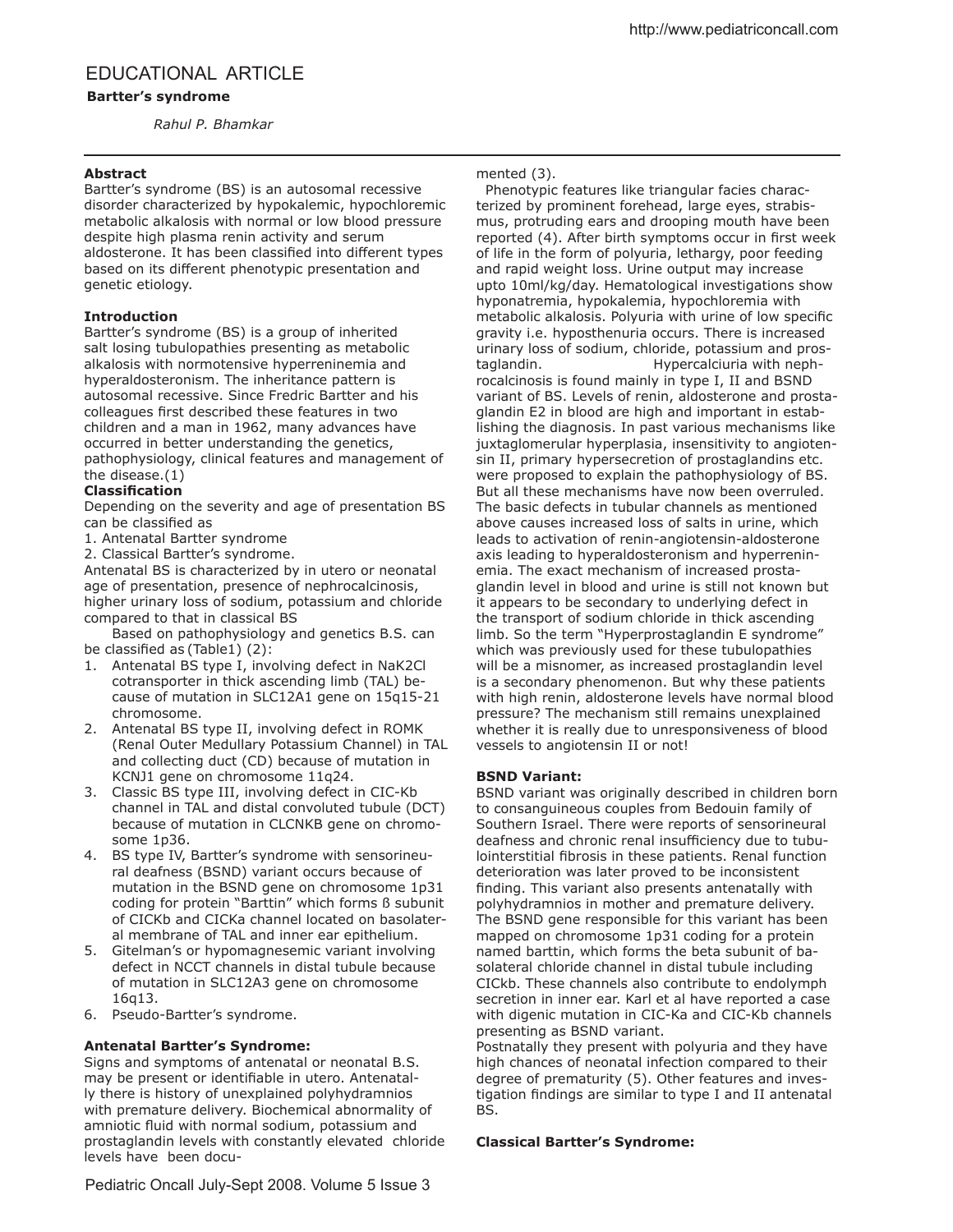as compared to antenatal BS. Classical BS presents in childhood with failure to thrive. They also have polyuria, polydipsia, vomiting, constipation, salt craving leading to dehydration. History of polyhydramnios and premature delivery is generally absent. Urinary calcium is either normal or slightly elevated and these patients have very low chances of nephrocalcinosis. The biochemical abnormality is related to a defect in Cl<sup>-</sup> transport in thick ascending limb of Henle including CIC-Kb channel. But in some patients with classical BS no abnormalities could be identified.

### **Gitelman's Syndrome:**

It also has milder course and later age of onset (6-13 yrs). Patients present with fatigue, muscle weakness and recurrent episodes of tetany in the form of carpopedal spasm. They don't have history of polyhydramnios and premature birth. What distinguishes them from BS is the presence of hypomagnesemia & hypocalciuria instead of hypercalciuria, the reason for which is not clear. Hypomagnesemia is probably due magnesium wasting in distal convoluted tubule due to inhibition of magnesium uptake in presence of hypokalemia.

#### **Pseudobartter's Syndrome:**

These include group of condition in which there is hypokalemic metabolic alkalosis with no pathology in renal tubules hence the name "Pseudobartter's Syndrome". Such conditions include cystic fibrosis, surreptitious diuretic use, chronic administration of chloride deficient diet, bulimia, cyclic vomiting, congenital chloride diarrhea and abuse of laxatives. Low chloride content in urine except in diuretic use exclude BS in these cases.

done in a suspected case of unexplained polyhydramnios with history of consanguinity and previous affected sibling with Bartter's like illness. Identification of genetic mutation in sample obtained by amniocentesis at 18 weeks of gestation gives unequivocal diagnosis (6). Amniotic fluid biochemistry showing elevated chloride levels also helps in diagnosis.

 Based on assumption of hyperprostaglandinism, antenatal and postnatal treatment of these patients with prostaglandin synthetase inhibitor, Indomethacin has shown promising results. Indomethacin should be started antenatally in a genetically diagnosed patient. Other causes of polyhydramnios like fetal intestinal losses, esophageal atresia should be excluded before initiation of therapy as in these cases indomethacin may aggravate the situation. Indomethacin therapy should be monitored carefully by fetal echocardiography and maternal serum indomethacin level because of complication like premature closure of ductus arteriosus, oliguric renal dysfunction, necrotizing enterocolitis, and ileal perforation (6). A low dose of indomethacin (0.5mg/kg/dose every 12 hourly) from 26-31 weeks of gestation is sufficient to arrest the progression of polyhydramnios. Other prostaglandin synthetase inhibitors like ibuprofen, acetylsalicylic acid have also been proved efective.

 BS baby inspite of intrauterine polyuria and electrolyte loss, is well hydrated at birth because of compensation by placenta. But postnatally there is rapid loss of electrolytes and fluids from the body. So immediate replacement is must. Indomethacin should be started in a low dose (0.2 mg/kg/day) as there is risk of acute renal failure and necrotizing enterocolitis.

 Close monitoring of serum creatinine, urinary prostaglandin and serum indomethacin level is mandatory

#### **Management:**

Antenatal Diagnosis: Antenatal diagnosis should be

| Table 1: Various types of Bartter's Syndromes and their characteristics |  |  |
|-------------------------------------------------------------------------|--|--|
|-------------------------------------------------------------------------|--|--|

|                                      | Antenatal BS I   | <b>Antenatal BS II Classic BS III</b> |                                                             | <b>BS IV (BSND)</b>   | <b>Gitelman's Variant</b>  |
|--------------------------------------|------------------|---------------------------------------|-------------------------------------------------------------|-----------------------|----------------------------|
|                                      |                  |                                       |                                                             |                       |                            |
| <b>Channel</b>                       | <b>NKCC2</b>     | <b>ROMK</b>                           | істс-кь                                                     | СІС-КЬ/СІС-Ка         | <b>INCCT</b>               |
| <b>Location</b>                      | <b>TAL</b>       | <b>TAL, CD</b>                        | TAL, DCT                                                    | <b>TAL, Inner ear</b> | <b>IDCT</b>                |
| Gene                                 | <b>SLC12A1</b>   | <b>KCNJ1</b>                          | <b>CLCNKB</b>                                               | <b>BSND</b>           | <b>SLC12A3</b>             |
| <b>Chromosome</b>                    | 15q15-21         | 11q24                                 | 1 <sub>p36</sub>                                            | 1p31                  | 16q13                      |
| <b>Polyhydramnios Present</b>        |                  | <b>Present</b>                        | <b>Usually absent</b>                                       | Present               | <b>Absent</b>              |
| <b>Gestational Age Preterm</b>       |                  | Preterm                               | Term                                                        | Preterm               | <b>Term</b>                |
| Age of onset                         | Antenatal        | <b>Antenatal</b>                      | $\overline{$ 1year                                          | Antenatal             | $6-13$ years               |
| <b>Symptoms</b>                      | <b>Polyuria</b>  | <b>Polyuria</b>                       | <b>Hypokalemia Failure to Polyuria, Deafness</b><br>lthrive |                       | <b>Hypokalemia, Tetany</b> |
| <b>Urine Ca</b><br><b>lexcretion</b> | High             | High                                  | <b>Moderate</b>                                             | High                  | <b>Hypocalciuria</b>       |
| <b>Nephrocalcinosis Present</b>      |                  | Present                               | <b>Usually absent</b>                                       | Present               | Absent                     |
| <b>Magnesium</b>                     | Normal           | <b>Normal</b>                         | Low or Normal                                               | <b>Normal</b>         | <b>Always Low</b>          |
| Prostaglandin<br>level               | <b>Increased</b> | <b>Increased</b>                      | <b>Increased</b>                                            | <b>Increased</b>      | Near Normal                |
| Prostaglandin<br>Excretion           | <b>Increased</b> | <b>Increased</b>                      | <b>Increased</b>                                            | <b>Increased</b>      | <b>Normal</b>              |

Pediatric Oncall July-Sept 2008. Volume 5 Issue 3